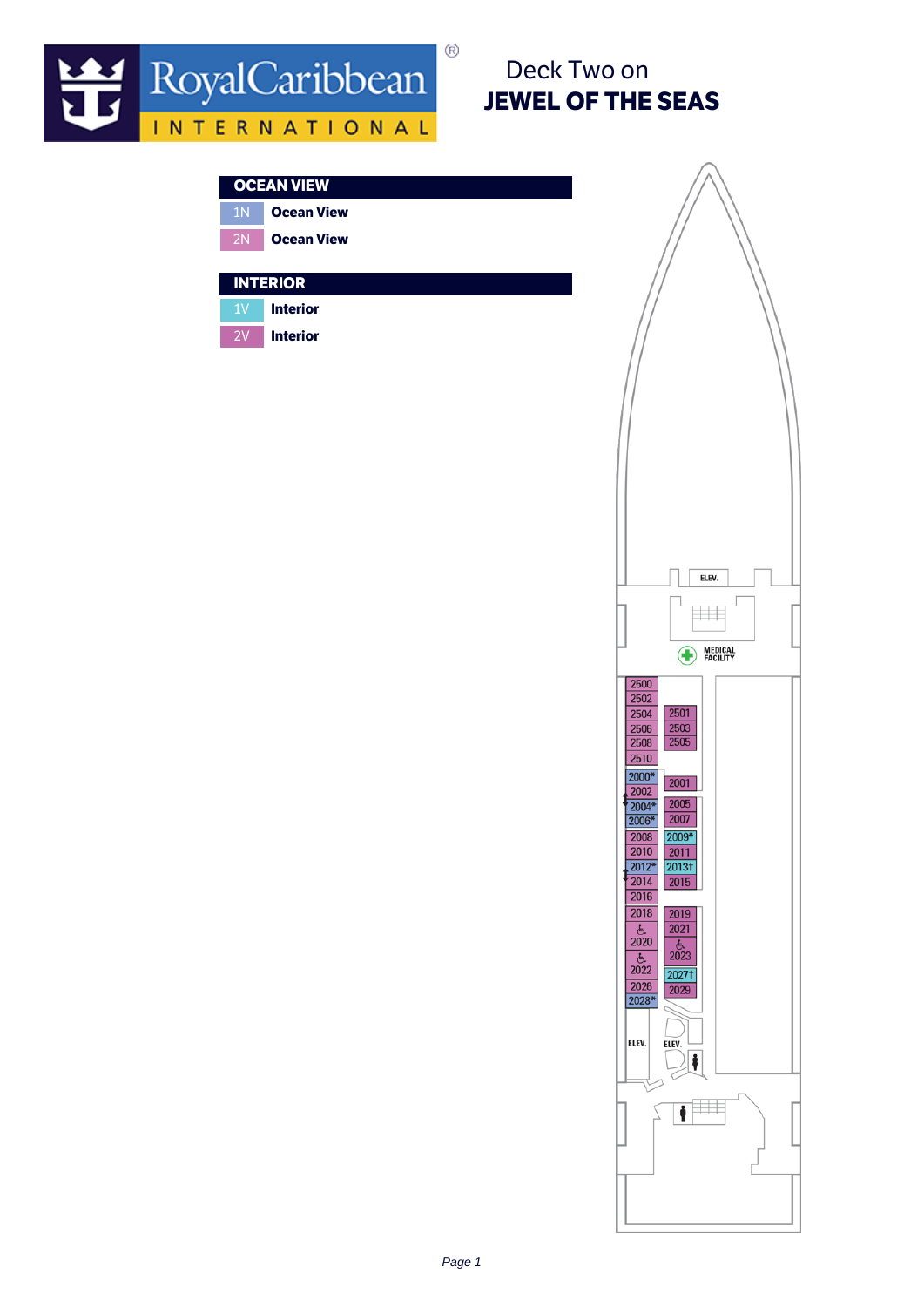

# Deck Three on JEWEL OF THE SEAS

|                | <b>OCEAN VIEW</b> |  |
|----------------|-------------------|--|
| 1 <sub>N</sub> | <b>Ocean View</b> |  |
| 2N             | <b>Ocean View</b> |  |
| 3N             | <b>Ocean View</b> |  |
| <b>8N</b>      | <b>Ocean View</b> |  |
|                |                   |  |
|                |                   |  |
|                | <b>INTERIOR</b>   |  |
| 1V             | <b>Interior</b>   |  |
| 2V             | <b>Interior</b>   |  |
| 3V             | <b>Interior</b>   |  |
| 6V             | <b>Interior</b>   |  |

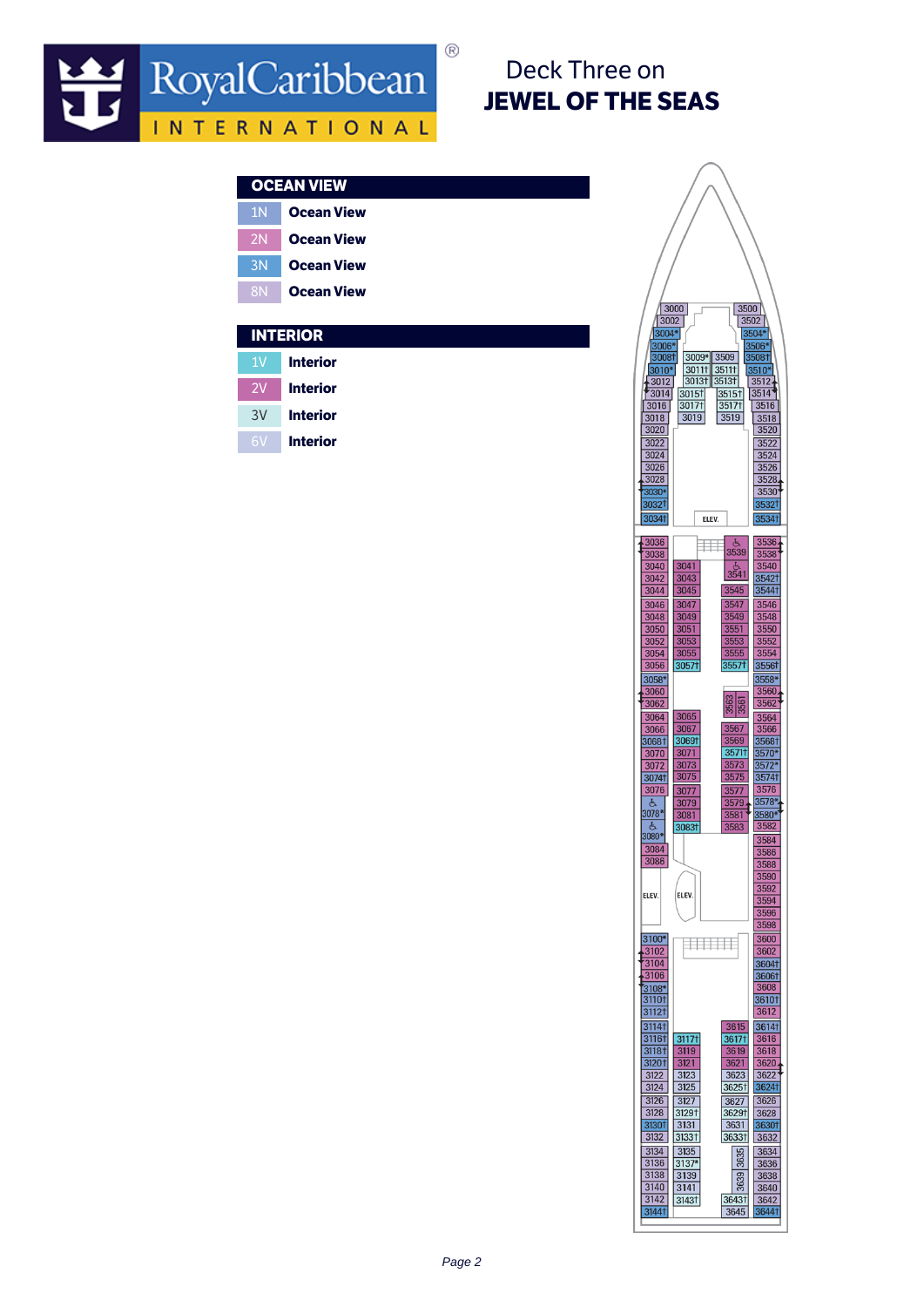

# Deck Four on JEWEL OF THE SEAS

|                 | <b>OCEAN VIEW</b> |  |
|-----------------|-------------------|--|
| 1 <sup>N</sup>  | <b>Ocean View</b> |  |
| 2N              | <b>Ocean View</b> |  |
| 3N              | <b>Ocean View</b> |  |
| <b>8N</b>       | <b>Ocean View</b> |  |
|                 |                   |  |
| <b>INTERIOR</b> |                   |  |
| 1V              | <b>Interior</b>   |  |
| 2V              | <b>Interior</b>   |  |

**Studio Interior** 

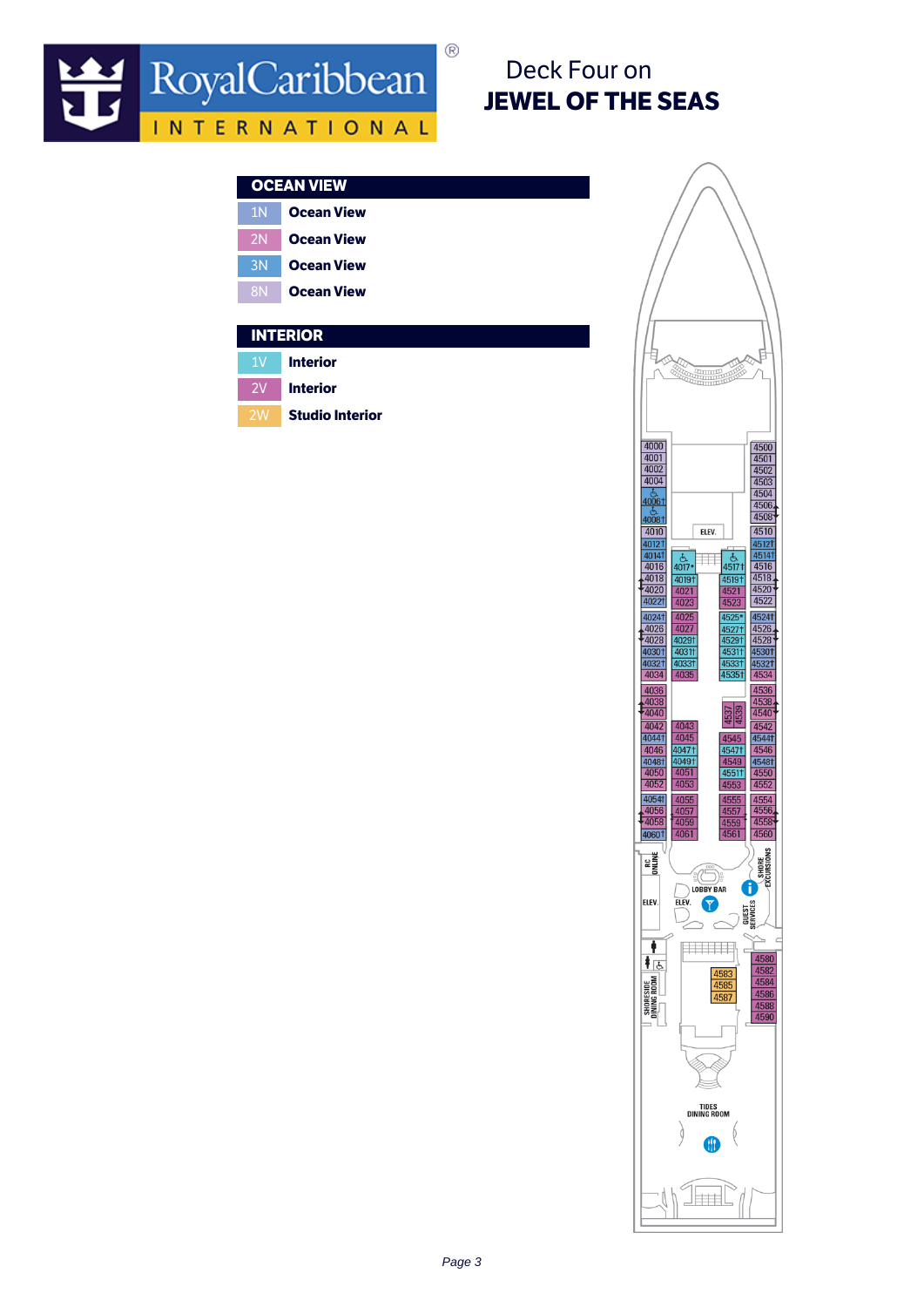

Deck Five on JEWEL OF THE SEAS

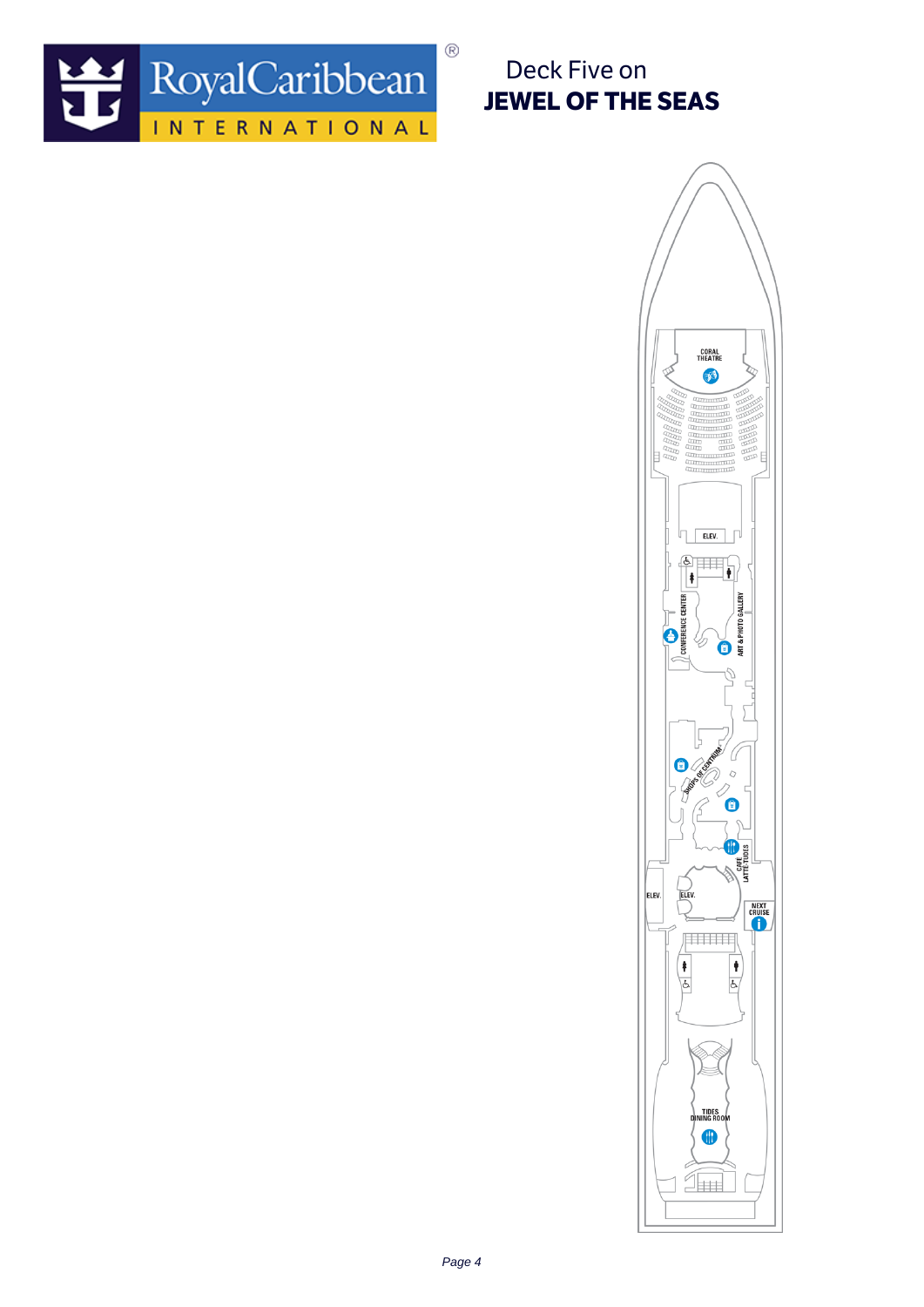

Deck Six on JEWEL OF THE SEAS

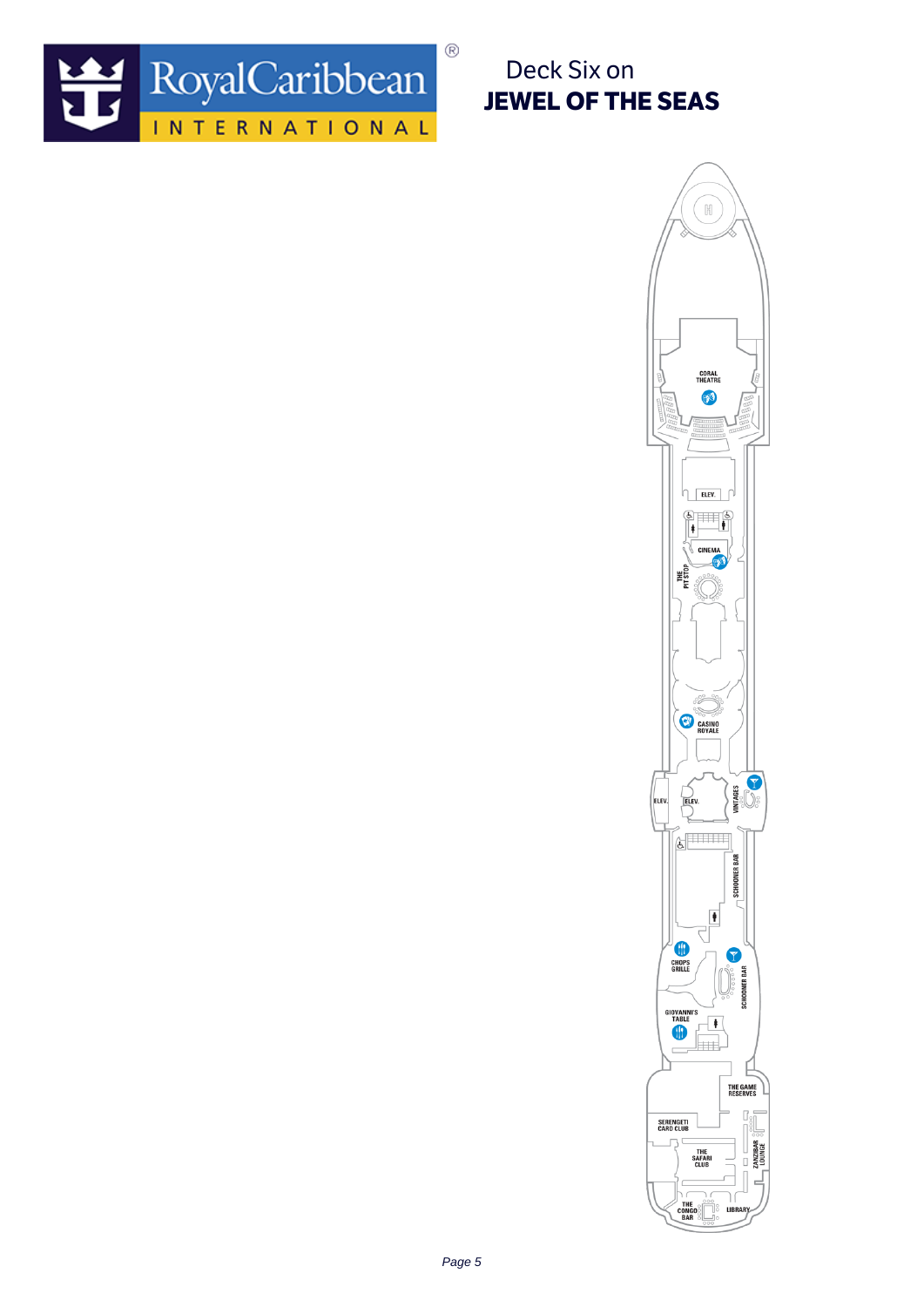## Deck Seven on JEWEL OF THE SEAS

| <b>SUITES</b> |                                    |   |
|---------------|------------------------------------|---|
| OT            | <b>Owner's Suite - 2 Bedroom</b>   |   |
|               |                                    |   |
|               | <b>BALCONY</b>                     |   |
| 4B            | <b>Spacious Ocean View Balcony</b> |   |
| 1D            | <b>Ocean View Balcony</b>          |   |
| 2D            | <b>Ocean View Balcony</b>          |   |
| 5D            | <b>Ocean View Balcony</b>          |   |
| 6D            | <b>Ocean View Balcony</b>          |   |
|               | <b>OCEAN VIEW</b>                  |   |
|               |                                    |   |
| 1K            | <b>Ultra Spacious Ocean View</b>   |   |
| 2M            | <b>Spacious Ocean View</b>         |   |
| 3N            | <b>Ocean View</b>                  |   |
|               | <b>INTERIOR</b>                    |   |
| 1V            | <b>Interior</b>                    |   |
| 2V            | <b>Interior</b>                    |   |
| 3V            | <b>Interior</b>                    |   |
| 4V            | <b>Interior</b>                    |   |
|               |                                    |   |
|               |                                    |   |
|               |                                    |   |
|               |                                    | E |
|               |                                    |   |
|               |                                    |   |
|               |                                    |   |
|               |                                    |   |
|               |                                    |   |
|               |                                    |   |
|               |                                    |   |
|               |                                    |   |
|               |                                    |   |

 $^{\circledR}$ 

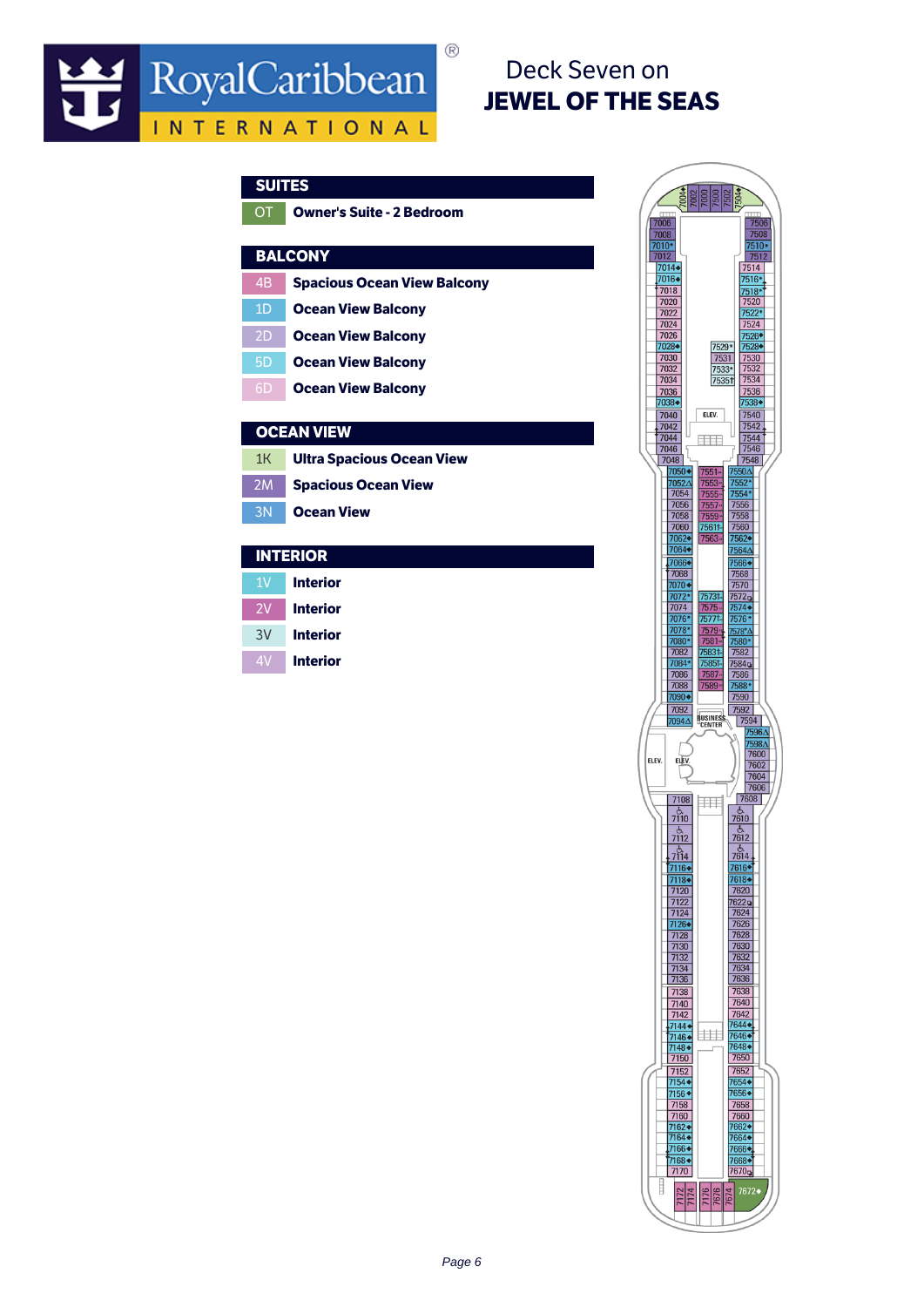# Deck Eight on JEWEL OF THE SEAS

|                | JUI LJ                             |  |
|----------------|------------------------------------|--|
| ОT             | <b>Owner's Suite - 2 Bedroom</b>   |  |
|                | <b>BALCONY</b>                     |  |
| 4B             | <b>Spacious Ocean View Balcony</b> |  |
| 1 <sub>D</sub> | <b>Ocean View Balcony</b>          |  |
| 2D             | <b>Ocean View Balcony</b>          |  |
| 5 <sub>D</sub> | <b>Ocean View Balcony</b>          |  |
| 6 <sub>D</sub> | <b>Ocean View Balcony</b>          |  |
| ллг а          | ואו                                |  |
|                |                                    |  |

 $\circledR$ 

### CEAN VIEW

| 1K Ultra Spacious Ocean View |
|------------------------------|
| <b>3N Ocean View</b>         |

### **INTERIOR**

| 1 V | <b>Interior</b> |
|-----|-----------------|
| 7V  | <b>Interior</b> |
| 3V  | <b>Interior</b> |
| ΔV  | <b>Interior</b> |

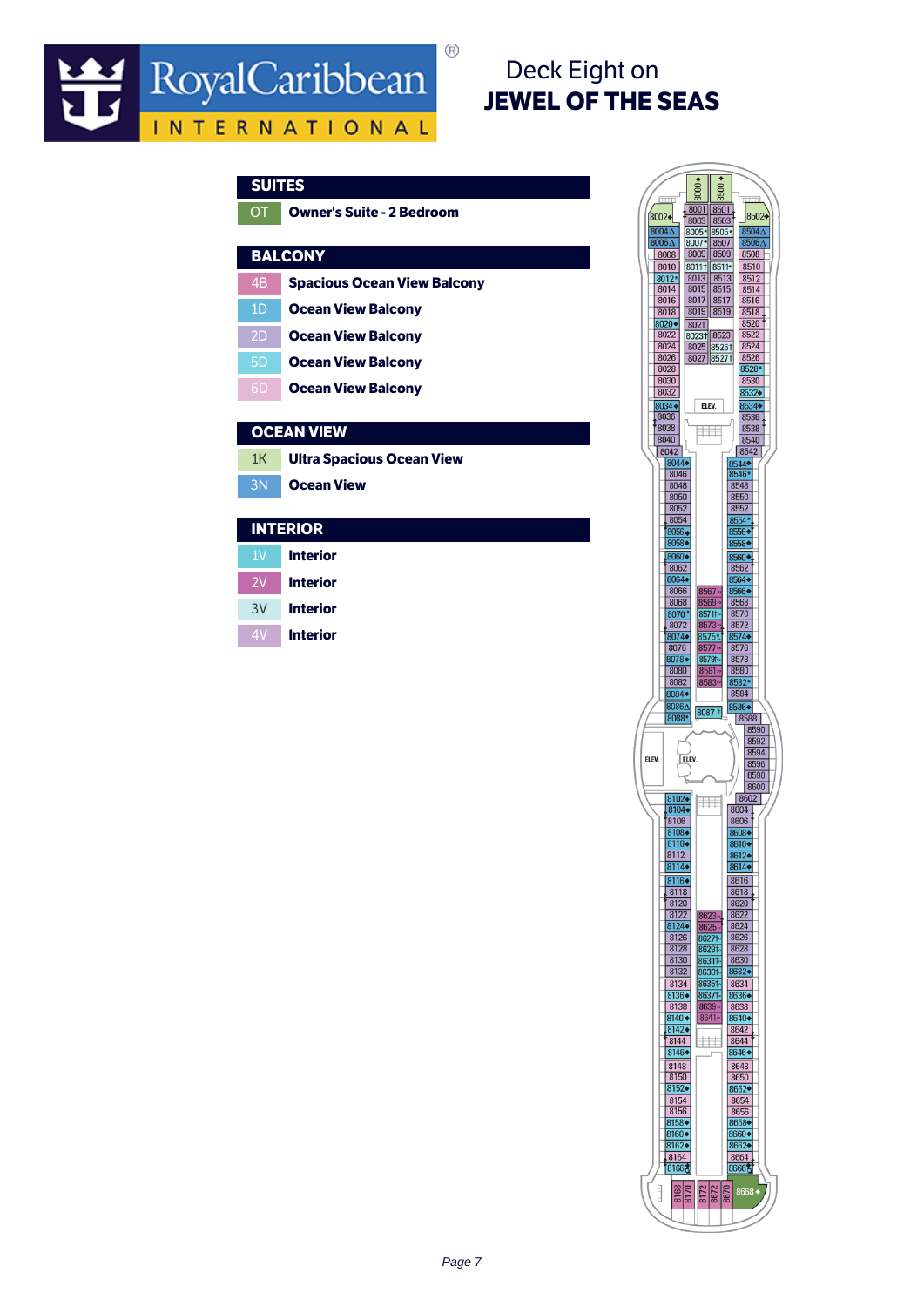## Deck Nine on JEWEL OF THE SEAS

|                | -----                              |
|----------------|------------------------------------|
| OT             | <b>Owner's Suite - 2 Bedroom</b>   |
|                |                                    |
|                | <b>BALCONY</b>                     |
| 1Β             | <b>Spacious Ocean View Balcony</b> |
| 2B             | <b>Spacious Ocean View Balcony</b> |
| 3B             | <b>Spacious Ocean View Balcony</b> |
| 4 <sub>B</sub> | <b>Spacious Ocean View Balcony</b> |
| 1 <sub>D</sub> | <b>Ocean View Balcony</b>          |
| 2D             | <b>Ocean View Balcony</b>          |
| 5D             | <b>Ocean View Balcony</b>          |
| 6D             | <b>Ocean View Balcony</b>          |
|                |                                    |

 $^{\circledR}$ 

### INTERIOR

- 1V Interior
- 2V Interior
- 3V Interior
- 4V Interior

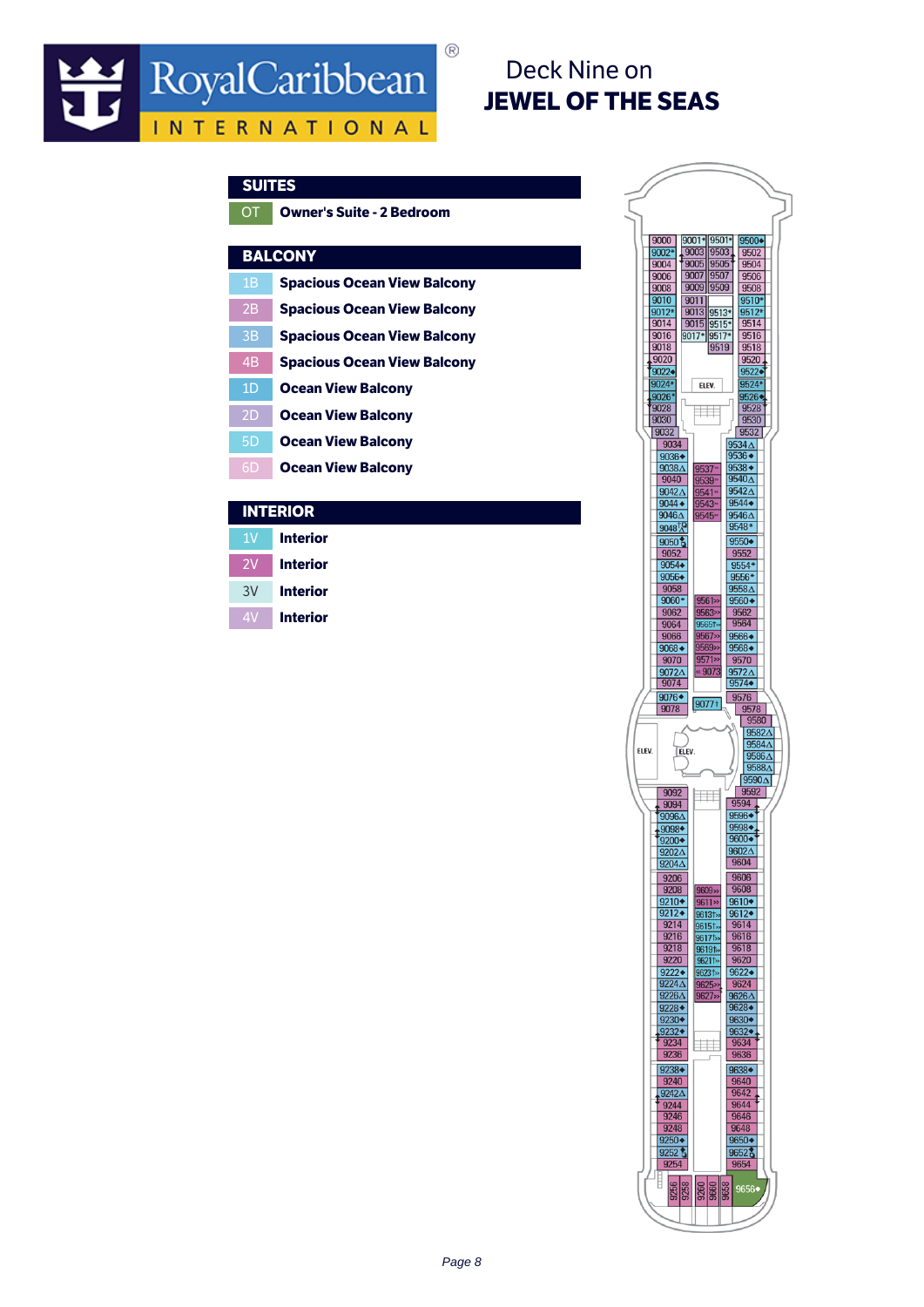## Deck Ten on JEWEL OF THE SEAS

| JUI LJ         |                                           |
|----------------|-------------------------------------------|
| <b>RS</b>      | <b>Royal Suite - 1 Bedroom</b>            |
| OS             | <b>Owner's Suite - 1 Bedroom</b>          |
| GS             | <b>Grand Suite - 1 Bedroom</b>            |
| J3             | <b>Junior Suite</b>                       |
| VT             | Ocean View Suite - 2 Bedroom (No Balcony) |
|                |                                           |
|                | <b>BALCONY</b>                            |
| 1B             | <b>Spacious Ocean View Balcony</b>        |
| 3B             | <b>Spacious Ocean View Balcony</b>        |
| 4 <sub>B</sub> | <b>Spacious Ocean View Balcony</b>        |
| 2D             | <b>Ocean View Balcony</b>                 |
| 5 <sub>D</sub> | <b>Ocean View Balcony</b>                 |
| 6D             | <b>Ocean View Balcony</b>                 |
|                |                                           |

 $\circledR$ 

### INTERIOR

1V Interior 3V Interior

4V Interior

1003\* 1503<br>1005 1505\*<br>1007\* 1507\*<br>1009 1509 1000 1500 1500<br>
1502<br>
1504<br>
1506\*<br>
1508\*<br>
1510<br>
1512<br>
1514<br>
1516  $\begin{array}{r}\n 1000 \\
 \hline\n 1002 \\
 \hline\n 1004 \\
 \hline\n 1006\n \end{array}$  $\begin{array}{r}\n 1008* \\
 \hline\n 1010 \\
 \hline\n 1012 \\
 \hline\n 1016* \\
 \hline\n 1018 \\
 \hline\n 1020 \Delta\n \end{array}$  $\frac{1616}{1518}$ 1520 A  $\frac{1022}{1024}$  $\frac{1522}{1524}$ ELEV.  $\frac{1}{\sqrt{1}}$ ŋ  $\frac{1}{1028}$  $\frac{1}{1528\Delta}$ 1030/ 15304 1032/ 10344  $1534\Delta$ 1536∆ 10364 10384 1538 $\triangle$ 1040 $\triangle$ 1540 $\triangle$ 10424 15424 10444 1544 $\triangle$ 1046 $\Delta$ 1546 $\Delta$ 1048/ 1548 $\Delta$ 10504 1550 $\triangle$ 1052/  $1552\triangle$  $1554\Delta$  $\sqrt{1053 + }$  $\sum$ ELEV. 1556A ELEV.  $1056\Delta$ m 1558A 1058A 1560∆ 1562A 1060A 1062A 1568 $\triangle$  $\frac{1064\Delta}{1066\Delta}$ 1570 $\Delta$  $\frac{1000\Delta}{1070\Delta}$ <br> $\frac{1072\Delta}{1074\Delta}$ 1572 $\Delta$ 1574 $\triangle$ 10764 1576∆ 10784 1578 $\Delta$ 10804 1580 $\Delta$ 10824 1582 $\triangle$ 1084 $\Delta$ 1584 $\Delta$ l⊞ 10864 1586 $\triangle$  $\frac{1088 \Delta}{1090 \Delta}$  $\begin{array}{|c|c|}\hline &1588\ \hline 1590\Delta \end{array}$ 10924 15924 10944 1594 $\triangle$ 10964 1596 $\triangle$ 1098심 1598 습 E 3 1600A  $1100\Delta$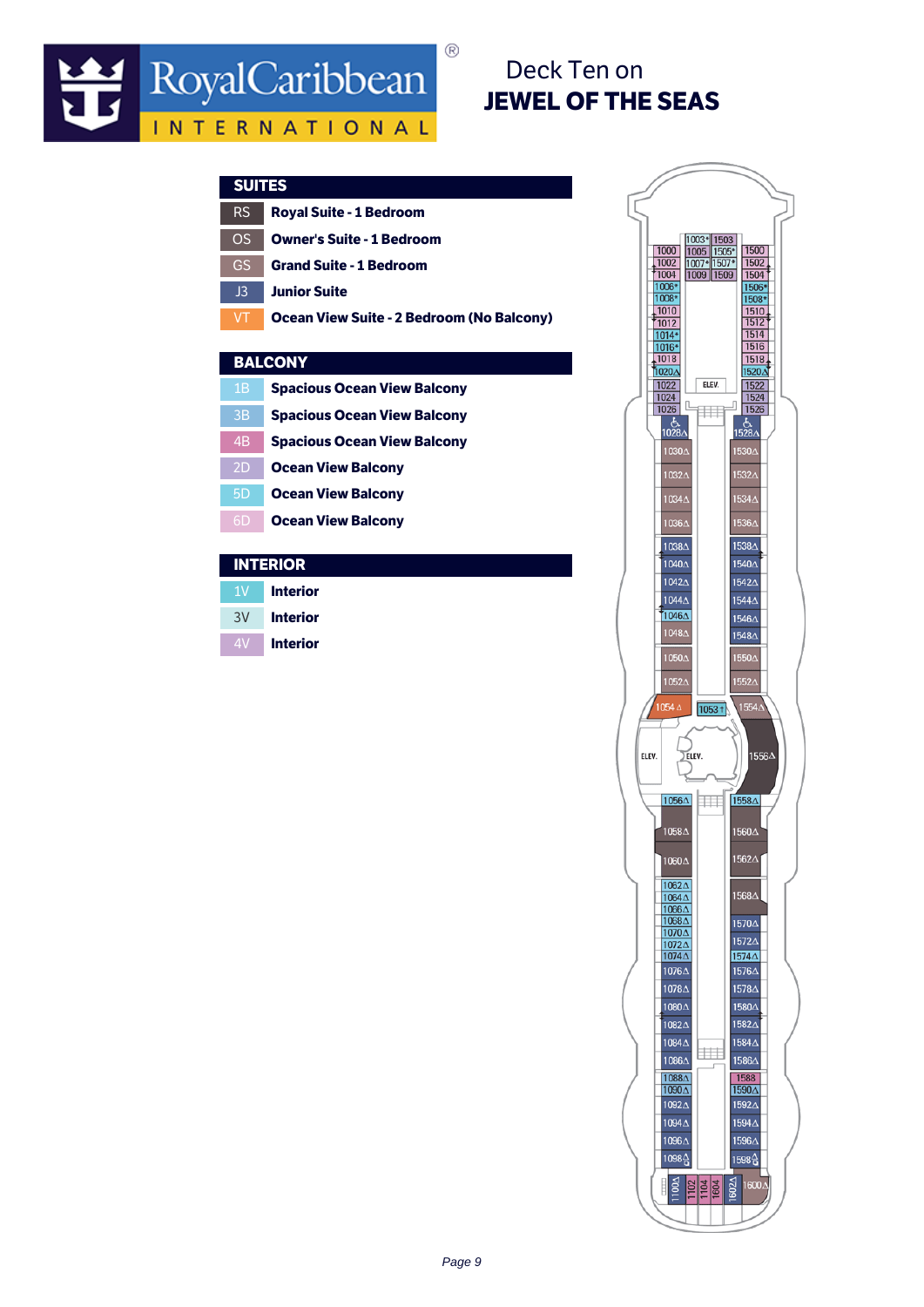

## Deck Eleven on JEWEL OF THE SEAS

### **BALCONY**

4B Spacious Ocean View Balcony

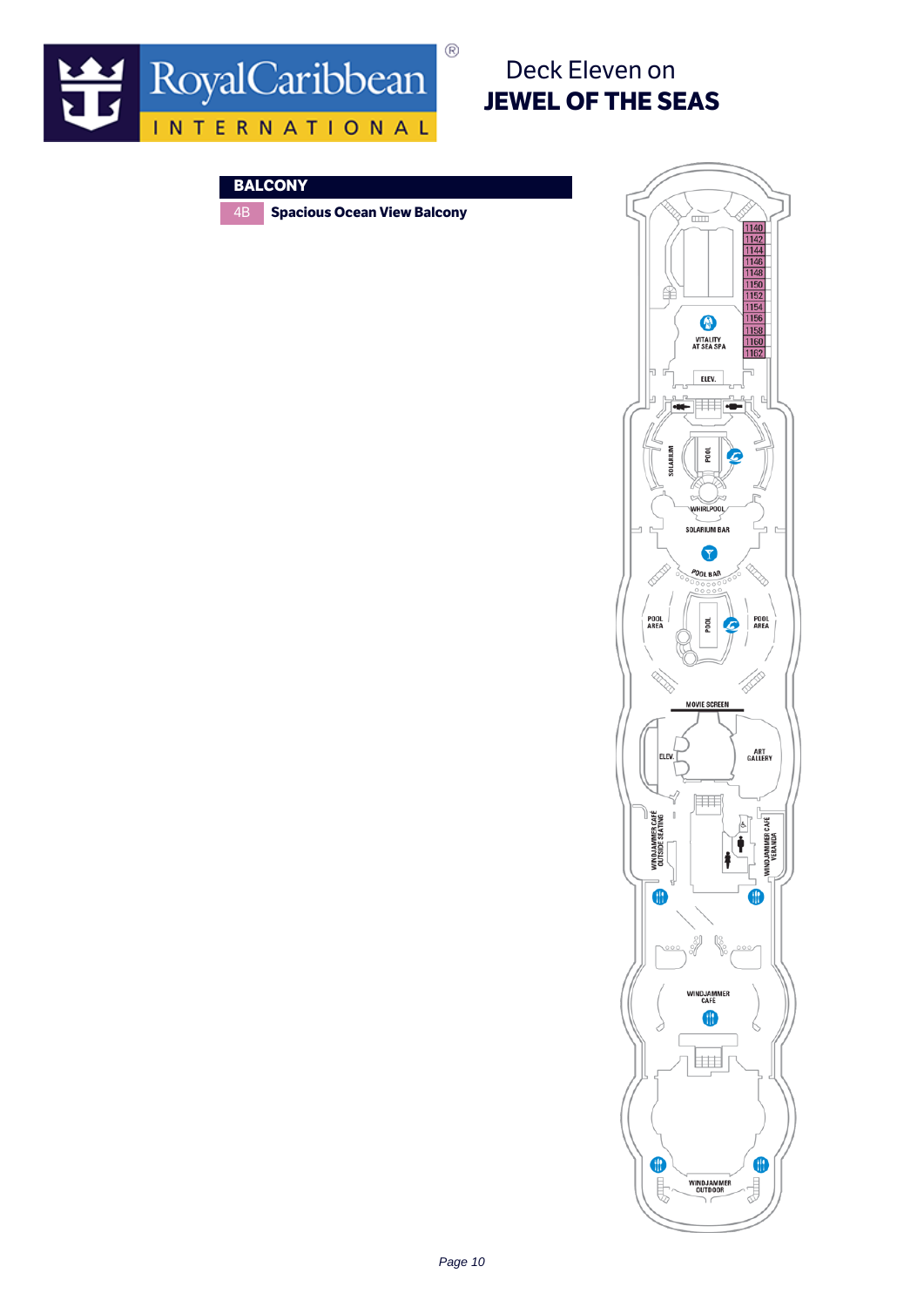

Deck Twelve on JEWEL OF THE SEAS